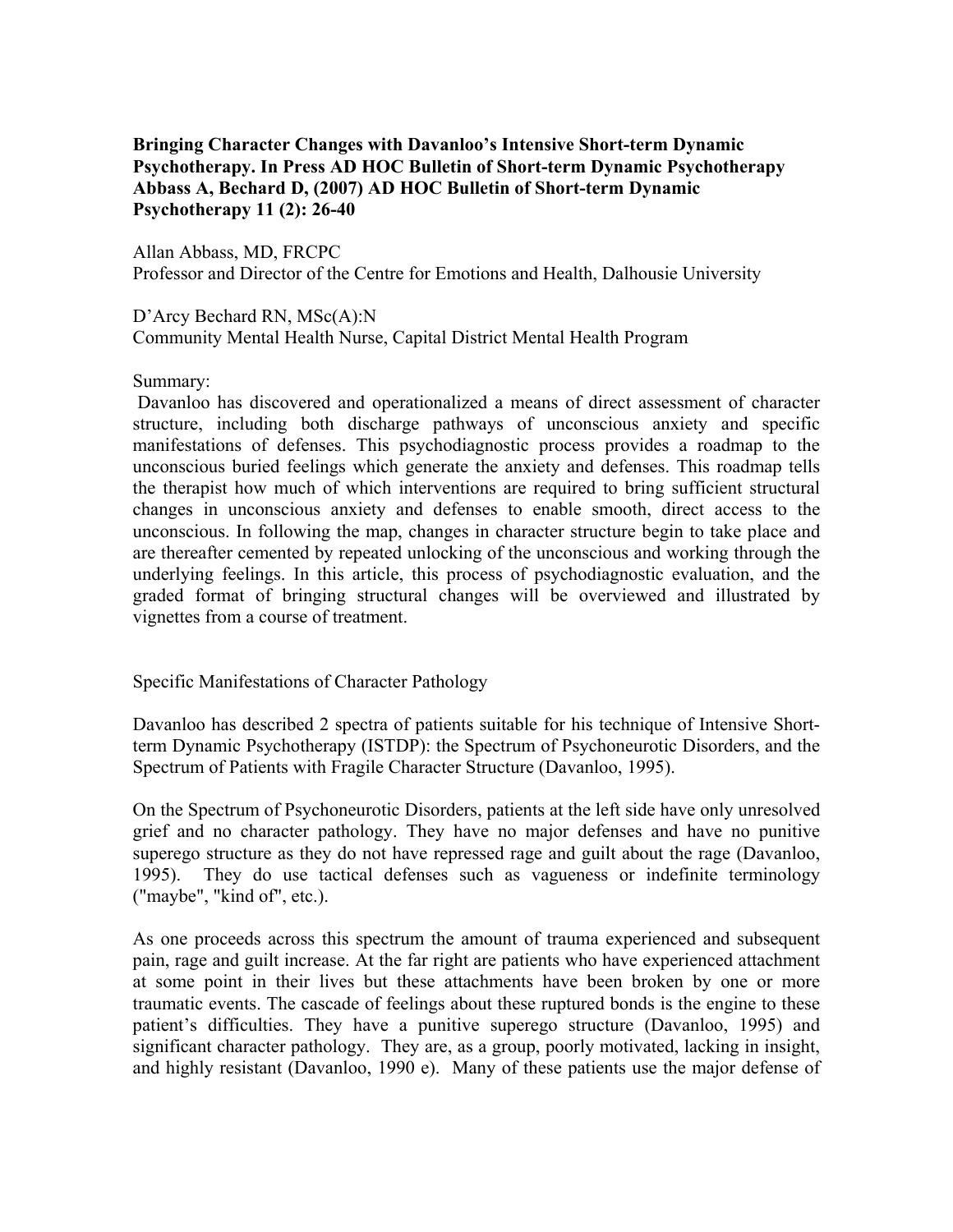isolation of affect, associated with discharge of unconscious anxiety into the striated muscle pathway. These patients were the initial highly resistant patients Davanloo was able to successfully treat in the 1970's using the early version of his technique (Davanloo, 1980, 1995). He found that 23% of general psychiatric patients were able to be treated by this model (Davanloo, 2005). See Figure 1.

Figure 1 Spectrum of Psychoneurotic Disorders



Patients at the right end of this spectrum can also have access to repression as a primary major defense, associated with the discharge of unconscious anxiety into the autonomic nervous system, including the smooth muscle pathway. This results in a patient population suffering from such difficulties as chronic somatization and depression in addition to major relationship problems and self defeating behavior patterns Davanloo, 1990 b), (Davanloo, 1990 c). These patients do not have solid defenses and have relatively less access to tactical defenses. Rather than to defend directly, they tend to go flat under pressure. In order to treat this group of patients, Davanloo developed a special modification of his treatment method which we will focus on in this paper. Through the use of this modification he was able to treat over 35% of general psychiatry patients (Davanloo, 2005). In total, the Spectrum of Psychoneurotic Disorders is about 65% of psychiatric office referrals. (Abbass, 2002)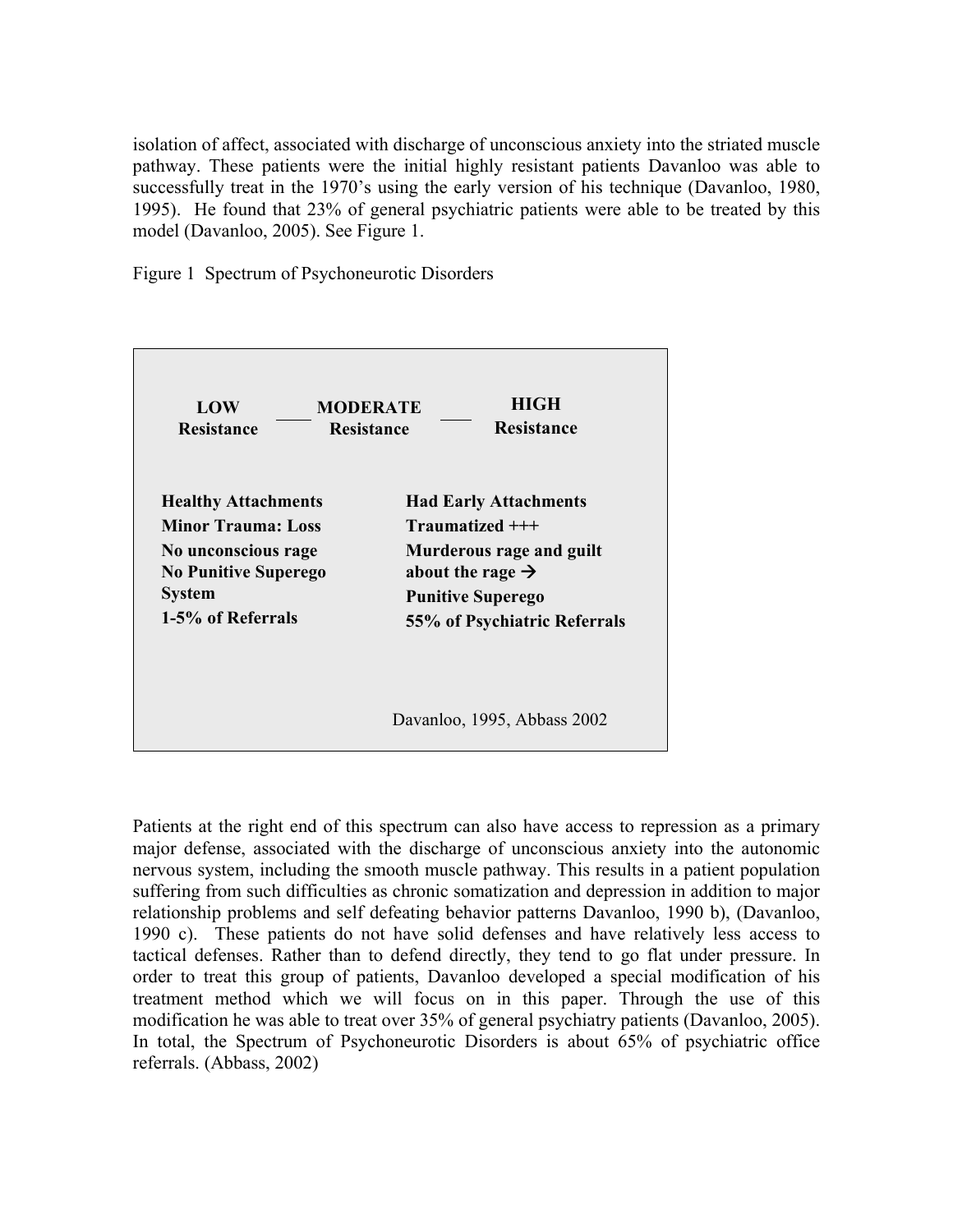On the Spectrum of Patients with Fragile Character Structure, patients have major character pathology with a history of severe trauma, an absence of healthy attachments, increased violent behavior and victimization. They have longer occupational disabilities, use more medications for longer periods and are more difficult to treat, requiring longer courses of therapy (Davanloo, 1995), (Abbass, 2002). They make up about 20% of psychiatric office referrals (Abbass, 2002). Overall, these patients have primary major defenses of projection and repression. These patients have access to varying degrees of unconscious anxiety in the form of cognitive and perceptual disruption, such as drifting, visual blurring or tunnel vision and dissociation (Davanloo, 1980), (Davanloo, 1995) . At the mild end of this spectrum, the patient experiences transient cognitive disruption at a higher level of anxiety, while the severely fragile patient experiences this at very low levels of anxiety and can remain in this state for a much longer period of time. With application of new advances in his technique to bring Multidimensional Structural Changes, 52% of general psychiatric patients and 86% of psychiatry practice referrals are now candidates for ISTDP (Davanloo, 2005, Abbass, 2002).

Overview of Bringing Character Changes with Davanloo's ISTDP

In brief, bringing character changes means reducing or removing resistances against experiencing emotions and resistances against emotional closeness. In other words, the patient must develop the ability to be intimate and experience feelings without it triggering a pathogenic reaction. In this therapeutic process, self-destructiveness is converted into self-caring. Davanloo has described that this process can be directly accomplished by helping the patient to see the resistances, overcome the resistances and experience the underlying feelings about the trauma of the past. In brief, the steps to accomplish this are as follows:

- Inquiry
- Psychodiagnostic evaluation
- Preparatory phase
- Repeated unlocking of the unconscious
- Working through
- Termination.

In this review, we will focus on the psychodiagnostic findings and preparatory phase as seen in the early treatment of a young man with chronic depression, severe irritable bowel syndrome, agoraphobia with panic and chronic self-destructive behavior including chronic suicidal ideation.

# Davanloo's Psychodiagnostic Evaluation

Davanloo has described a specific process used to evaluate the patient's anxiety discharge pathways and nature of his or her resistance. The process involves using "pressure" which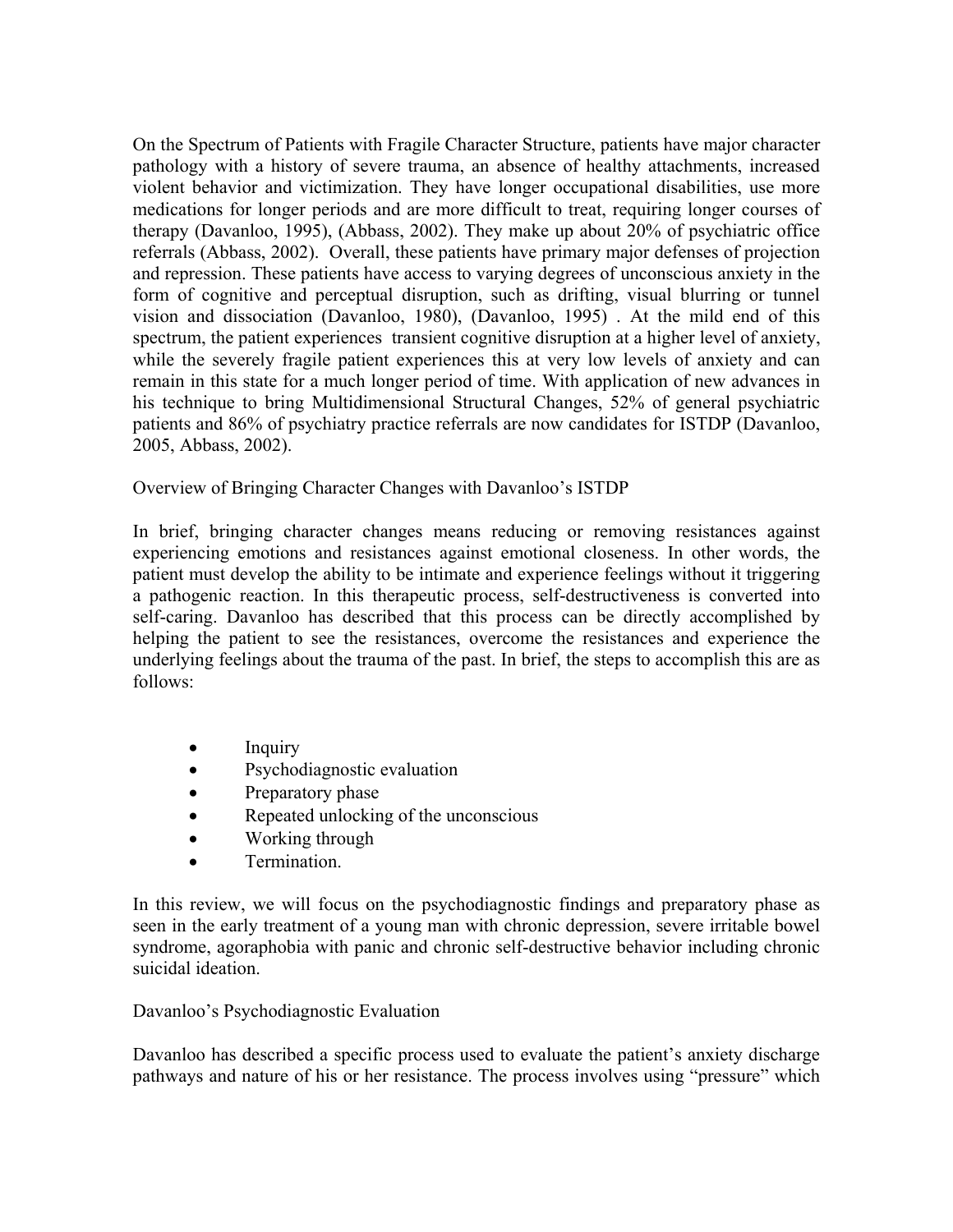mobilizes complex feelings toward the therapist. These "complex transference feelings" (CTF) include both appreciation and irritation at the therapist's intention to both understand the patient's underlying emotional problems and to work to free the patient from their difficulties (Davanloo, 1990 e). These complex feelings mobilize unresolved unconscious complex feelings from past relationships which generate unconscious anxiety and defenses against this anxiety. One can then see the degree and types of unconscious anxiety and the nature and degree of the resistances. Thus, this process allows a direct examination of the patient's psychic and character structure (Davanloo, 1990 e). See Figure 2

Figure 2 Psychodiagnosis



There are several specific types of interventions which constitute pressure including structuring the interview, focusing on the specific problems with specific examples, focusing on avoided feelings and focusing on the experience of the feelings. Pressure will at times be to the patient's will, to the therapeutic task, to an equal collaboration and to be present and open with one's feelings (Davanloo, 2000).

The results of this pressure and holding on defenses are a direct examination, rather than a speculation, about the patient's anxiety tolerance and defenses. This specificity is required to determine the most effective treatment approach for this particular patient. Examples of the possible patterns of response, the implications of the patterns and treatment approaches are in Figure 3.

Figure 3: Psychodiagnostic Algorithm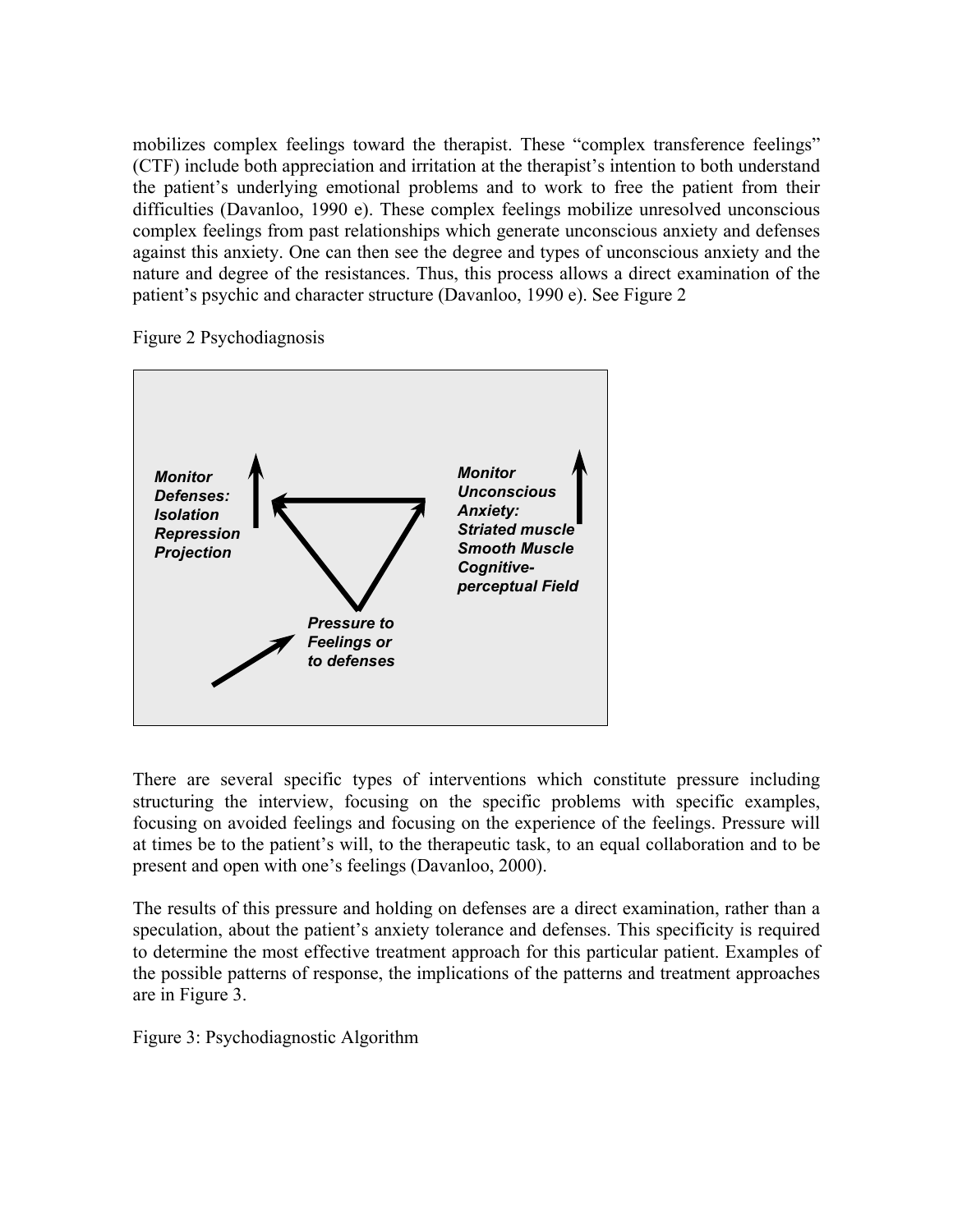| Inquiry $\&$<br>Pressure                                                                            | Experience<br>Feelings                         | Low<br><b>Resistance</b>                                      |
|-----------------------------------------------------------------------------------------------------|------------------------------------------------|---------------------------------------------------------------|
| Resistance goes up                                                                                  |                                                |                                                               |
| Pressure &<br><b>Clarify Resistances</b><br>Resistance goes into the T                              | Experience<br>Feelings                         | <b>Low-Moderate</b><br><b>Resistance</b>                      |
| Pressure, Clarify<br>$&$ Challenge                                                                  | Experience<br>Feelings                         | High<br><b>Resistance</b>                                     |
| Go "flat" at any point $\longrightarrow$<br>Eg depressive, smooth muscle<br>or cognitive disruption | <b>High R with</b><br>repression or<br>Fragile | <b>Graded</b><br>$\rightarrow$ Format<br>to build<br>Capacity |

# Brief Case History

The patient is a 30 year old man who is single after being "dumped" in a humiliating fashion by his fiancée 4 years prior. He was on long-term disability for 4 years, on antidepressants and anxiolytics. He did not make it to the initial interview because he was too anxious to leave his house, afraid he would have uncontrolled diarrhea. He was often housebound with this same fear. He would not drive due to fear of diarrhea if he was stuck in traffic.

# Initial Psychodiagnostic Evaluation

The patient looked physically very calm in this interview, despite having missed the first session. The interview began and he described chronic depression, suicidal ideation without active planning, panic attacks, generalized anxiety and social isolation.

Th: Can you tell me about a time you experienced this diarrhea. (Pressure to be specific, structuring the interview)

Pt: It comes out of the blue. There is no warning. (Suggests he does not see emotional linkage)

Th: Can you describe a specific time this happened so we can see how that works? (Pressure to be specific)

Pt: It happened when I missed the first session.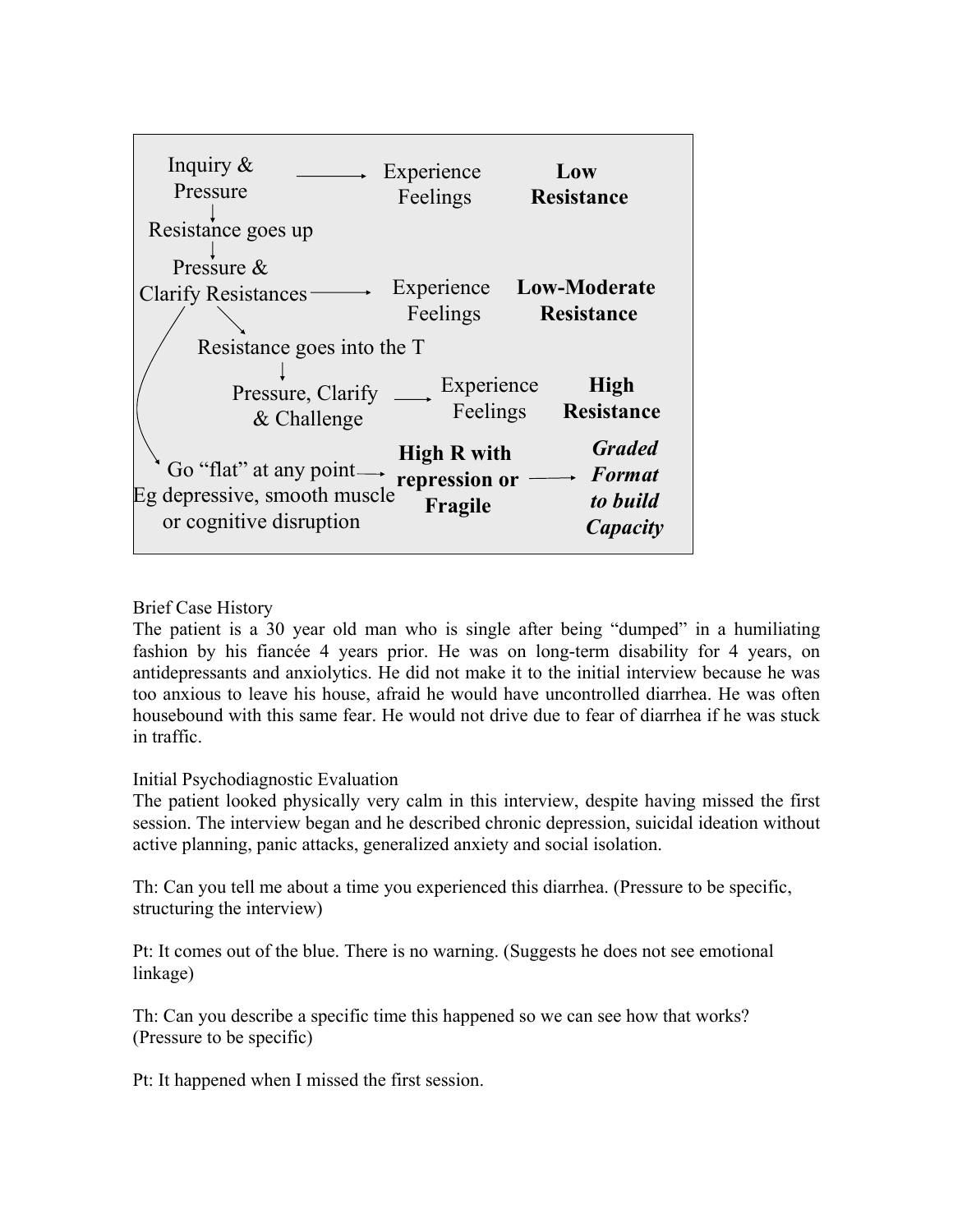Th: Can you tell me about that? How did you feel when you missed the session? (Pressure to feeling)

Pt: I called you then got cramps and later diarrhea.

Th: When you called me how did you feel? (Pressure to feeling)

Pt: I thought I was an idiot for missing it.

Th: You mean you were angry… but at who? (more Pressure to feeling)

Pt: I was and am an idiot.

Th: So you mean angry at yourself? Is that what happens at times? (Clarifying defense)

Pt: Yes, I guess it does.

Th: Because in your approach to tell me about that you became angry at yourself? (repeat Clarifying defense)

Pt: Yes I did.

Th: Can we look into that? How that happens here? (Pressure to task and patient's will)

Pt: Sure, I think we have to.

Th: hears gurgling sounds. But patient looks completely relaxed with no striated muscle tension. This is suggestive that the anxiety in this man is not directing to the striated muscle and is rather being repressed into the smooth muscle of the GI tract: the patient looks "relaxed" but the GI tract is in spasm.

Th: What is happening now?

Pt: Heartburn. (points to his chest)

Th: Did you just get heartburn? Anything else?

Pt: I can hear my stomach gurgling.

Th: So you can hear it gurgling. Is this what happens sometimes when you have strong feelings and anger, that you get heartburn and cramps? (Recapitulation, linking feelings with anxiety)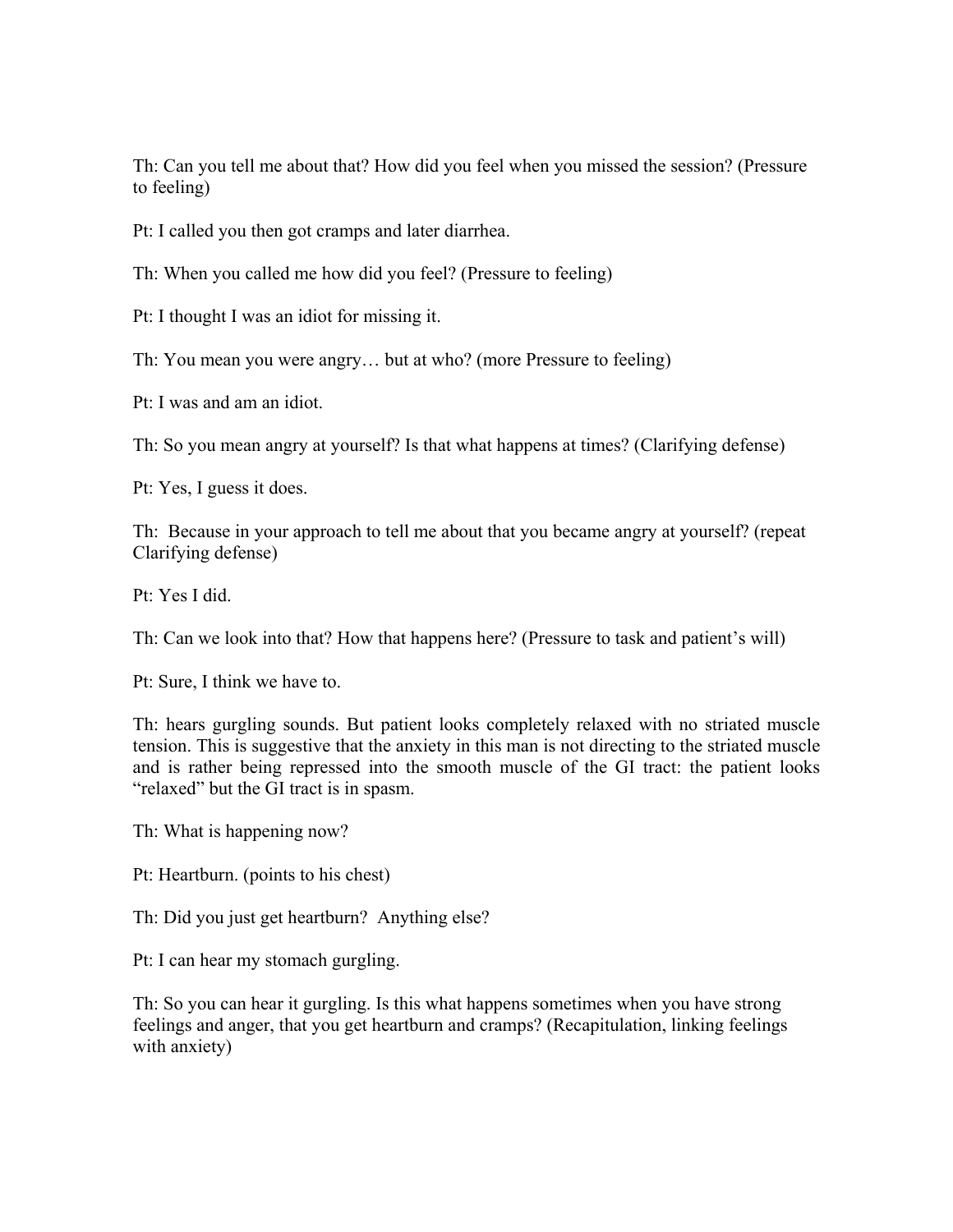Pt: Yes it must be.

Th: Because in your approach to talking about anger you got heartburn and cramps here. So is that where the anger goes? (repeat Recapitulation)

Pt: Must be, because it just happened!

This is suggestive evidence that repression of emotions takes place to the smooth muscle. To confirm this finding and to ascertain the level of anxiety intolerance he had, the process is repeated with another focus.

Th: Can you tell me about another time that this happened. (Pressure)

Pt: Yes when my I'm angry with my brother I don't say anything, I ignore him.

Th: Can you tell me about a time that happened? (repeat Pressure)

Pt: Yes just the other day he did something to irritate me… and that is coming back again…. the heartburn. (Again, the patient is totally relaxed with no striated muscle response.)

Th: So again when you speak of anger, your stomach reacts with acid and cramps. (Recapitulation, linking feelings with anxiety)

Thus, we confirmed that this man had poor anxiety tolerance because there was no evidence of discharge of unconscious anxiety to the striated muscle system. Rather, it appeared that any unconscious anxiety discharged into the smooth muscle of his bowel. He thus had little corresponding ability to isolate affect or intellectualize about his emotions. As we can see in Figure 4, this finding tells the therapist that a direct effort to mobilize the unconscious would likely result in a worsening of his GI symptoms as the threshold to repression was passed. Hence, the process calls for application of the Graded Format of ISTDP (Davanloo, 1990 b), (Davanloo, 1990 c).

Figure 4: Psychodiagnostic evaluation of a patient with smooth muscle unconscious anxiety. After Davanloo, (1990 b, c).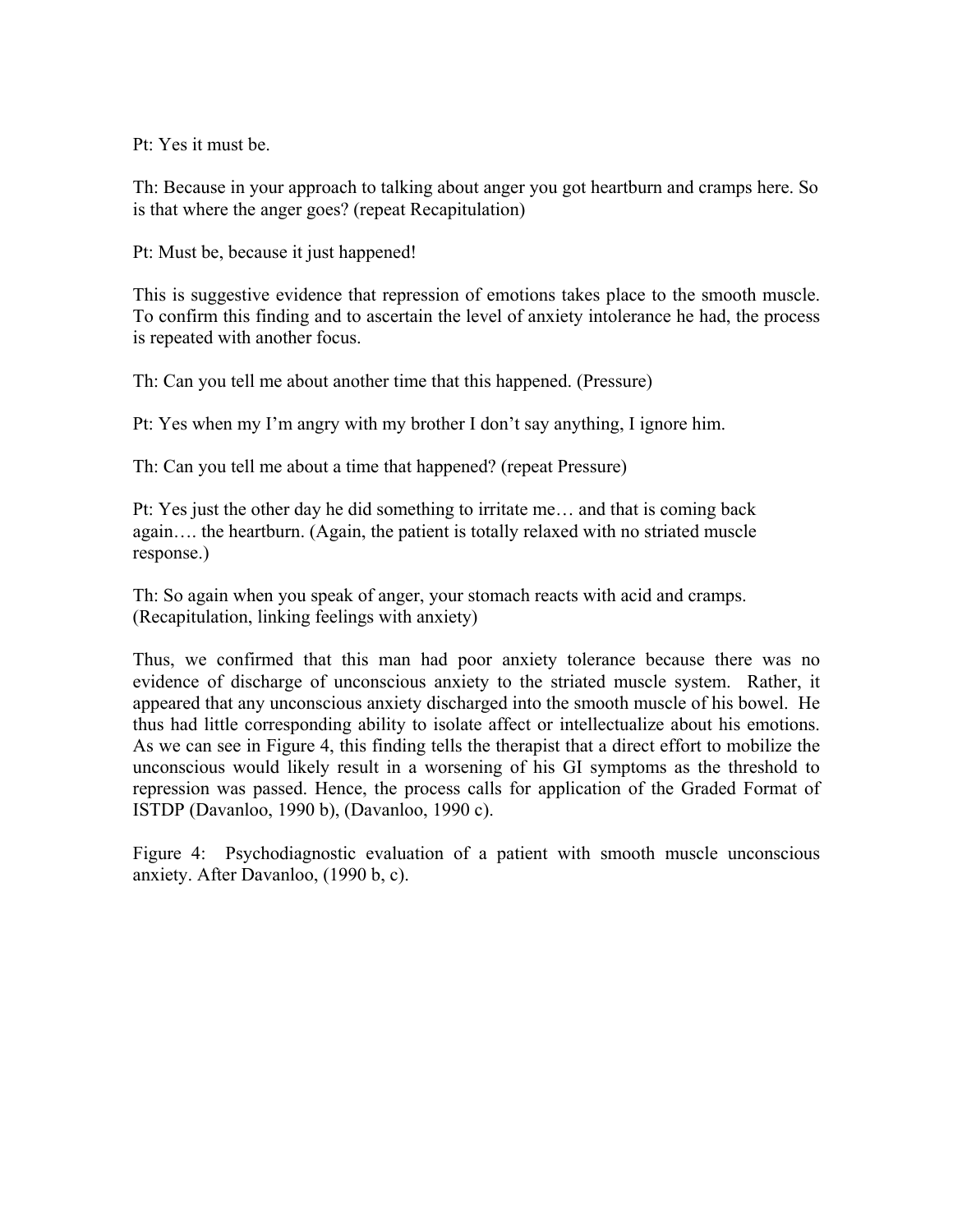

It will be helpful for the reader to be aware of the association between the 3 types of major resistance and discharge pathways of anxiety. In brief, striated anxiety discharge is generally associated with isolation of affect. Smooth muscle discharge is associated with repression. Finally, cognitive disruption is generally associated with repression and projection. The overall goal of this work is to build the patients capacity to tolerate anxiety, redirecting the discharge pathways of anxiety from cognitive disruption and smooth muscle into the striated pathway, with an associated shift of the patient's major resistances from projection and repression to isolation of affect. Once a patient's discharge pathway of anxiety has shifted to the striated muscle system, the therapist is able to confidently apply higher levels of pressure and challenge as per the standard, unremitting format of ISTDP (Davanloo, 1990 b).

Preparation of the Patient for Unlocking the Unconscious: The Graded Format of ISTDP

Davanloo has described a method to build capacity to tolerate unconscious anxiety in patients for whom the standard format would be overwhelming and likely to exacerbate symptoms. The above vignettes illustrate this graded format in action. A key feature of individuals like this patient is their inability to distinguish between feelings, anxiety and defenses (Davanloo, 1990 b, c). Accordingly, a process is required that brings the ability to self-observe and think about emotions, overcoming the repression of affect and enabling the patient to differentiate between feeling, anxiety and defense. That is, isolation of affect and self-monitoring are brought to replace repression and somatization of affect.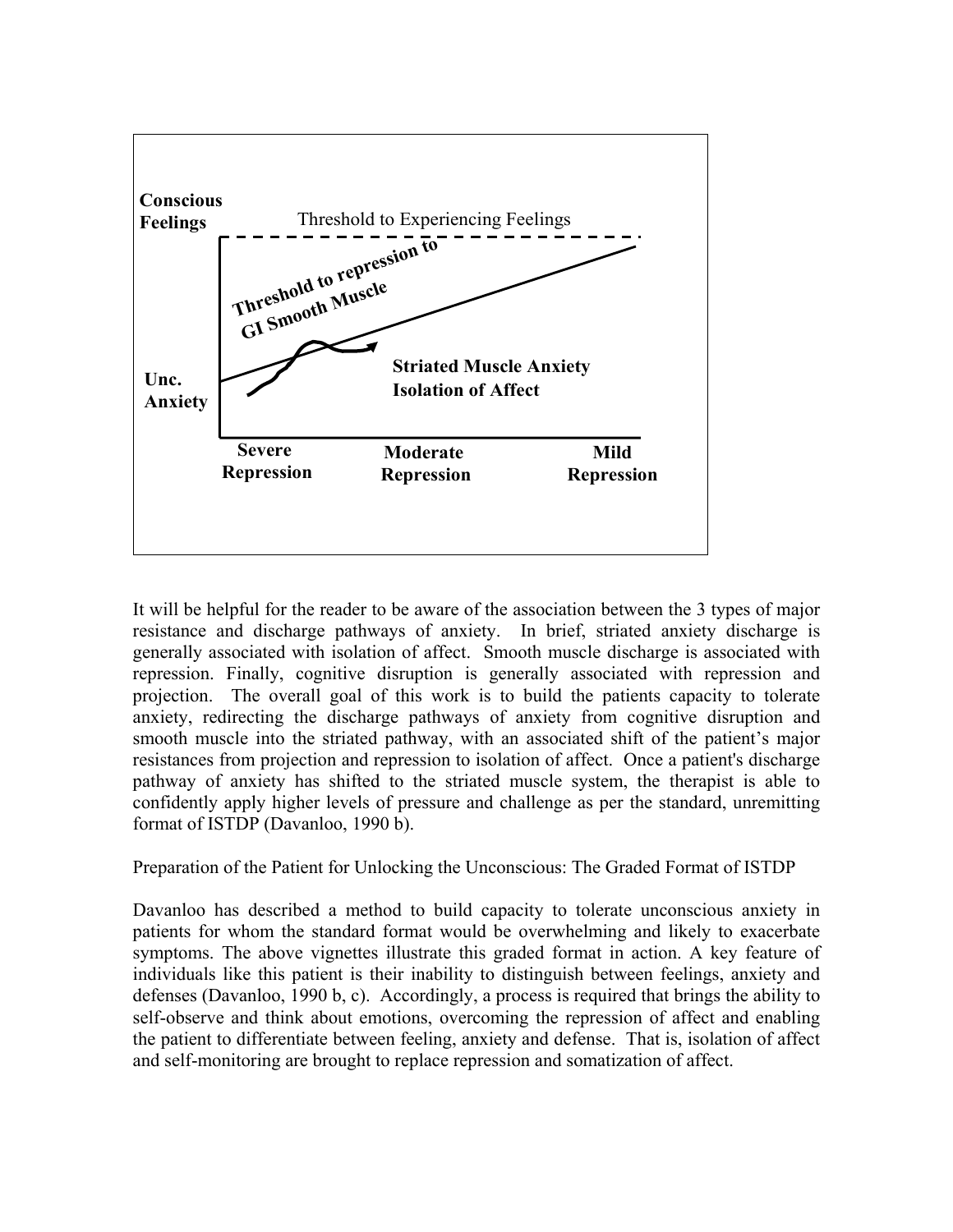As we can see in figure 5, there is a specific process to follow in the graded format, quite distinct from the unremitting pressure, challenge, and head-on collision of the standard format of ISTDP. In the graded format, cycles of pressure are followed by a rise in CTF and unconscious anxiety. When the anxiety approaches the threshold to repression, then the pressure is reduced and recapitulation of the process is performed, clarifying the link between emotion, anxiety, and defense, as well as the link between the patient's past and present life experiences and the transference (Davanloo, 1990 b, c).

Figure 5: The Graded Format



Technical Issues while employing the Graded Format:

In the following Sections we will review some technical issues which come into play when using the Graded Format.

# 1. When to Raise Pressure

When the therapy process is unfocused and detached, with little rise in complex feelings, there is a need to raise the pressure. Without this pressure and rise in complex feelings, anxiety tolerance will not improve, simply because there is no exposure to the accompanying anxiety taking place. In other words, the work of therapy at this phase is experiencing and tolerating the unconscious anxiety associated with complex unconscious feelings. In addition, without pressure to activate the unconscious forces, there is a risk that therapy will drift endlessly. Another risk of inadequate pressure is that the therapist may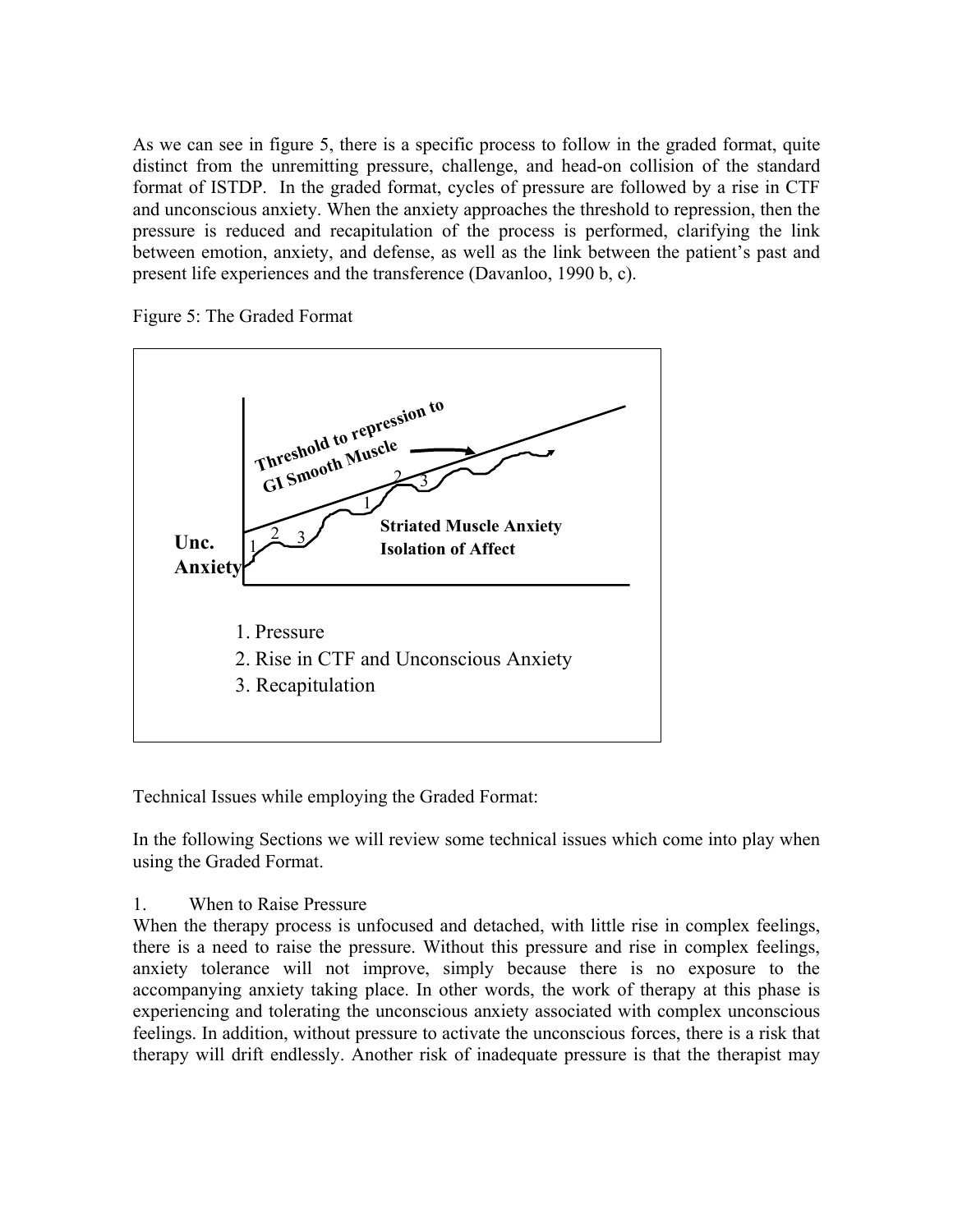become concerned that the patient has lower anxiety tolerance than they really do. This may lead the therapist to tread far too cautiously and extend the patient's suffering.

### 2. How to Raise Pressure

Davanloo has described a broad range of ways to use pressure. In a nutshell, any efforts you make to encourage the patient to be present with you in the room, with his or her feelings, to experience these feelings and to do battle against defenses constitutes pressure. The patient experiences your efforts as encouragement, but at the same time is irritated by the encouragement, because you are implying that change must occur, even if it is clearly for his or her own benefit.

### 3. Where to Place Pressure

Simply put, we need to focus where the patient's primary system of defense is positioned. The complexity of this for the therapist is recognizing what is the "front" of the defensive system and where it interfaces with the therapist and process. For example, in the vignette above, when the patient was beating himself up verbally, the focus was on self-directed anger. When he developed audible GI cramps, the focus was on repression of emotions and conversion to smooth muscle. If he goes flat and depressed, then the focus would be on repression to the state of depression. Each time, the therapist is aiming to replace these regressive phenomena with isolation of affect and self-observing capacity.

### 4. When to Lower Pressure

How then does one know when the pressure is too high and must be reduced? Referring to Figure 5, when one is above the threshold, one must move to reduce the anxiety or risk worsening of the patient's symptoms. What are the signals when one is above the threshold? Specifically, there will be a lack of striated muscle anxiety and isolation of affect: the discharge pathway of anxiety will shift to smooth muscle or possibly cognitive disruption. The patient will be not be aware that emotions were just repressed, but instead he or she will regress into depression, weepiness or somatization (e.g. weakness, fatigue, pain, numbness, etc.).

# 5. How to Lower Pressure

The above vignette also illustrated methods to lower pressure. First, the focus on underlying feelings was stopped for the moment. Second, the process was reviewed in partnership with the patient, clarifying what had just occurred and linking feelings to the anxiety and defenses observed in those moments. This helps him to see that there were feelings, but he was not able to experience them as they were shifted into other pathways. Third, the focus was shifted to another "station", from the transference to his current life, asking for specific examples of a similar process occurring at other times. Alternation between T and C is common in the graded format with primary emphasis on the moment to moment monitoring of the process in the office. Fourth, asking the patient to describe the physical and mental experience of the anxiety promotes the patients budding ability to isolate affect and to better learn to observe and describe his internal physical cues.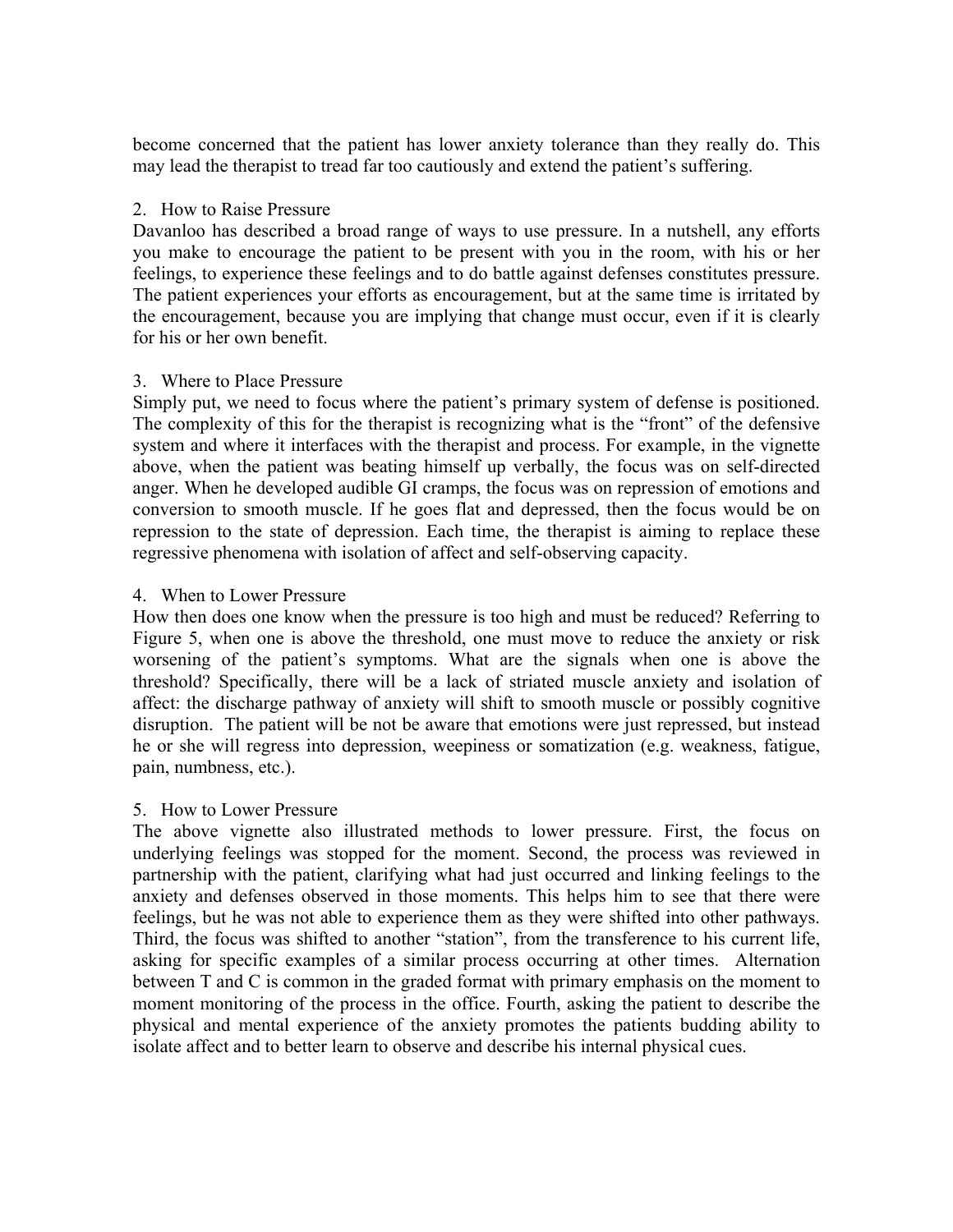#### 6. How to Manage Extreme Anxiety

What about when you are focusing on some area and the patient's anxiety goes high above their capacity to tolerate it? For example, what if the patient experiences cognitive disruption with mental confusion, visual blurring, and intense fear or panic? This event calls for direct efforts to immediately reduce anxiety or the risk is misalliance and a high rate of drop out. The techniques noted above in point #5 describe some maneuvers that can use to reduce this anxiety. In addition one should consider the following:

- a. Take an assertive and active stance: Being silent makes the anxiety go higher in general. Silence allows the patient to project on to you some aspect of their internal conflict, for example mentally placing you in the shoes of a past abusive figure and interacting with you as though you were that figure.
- b. If the patient is hyperventilating, tell the patient to stop breathing. The patient, unaware of this will breathe him or herself into a confused state if you do not bring awareness to this process.
- c. Focus on the process and feelings that were mobilized in the transference. This may seem paradoxical, but bringing rise in the CTF can, and usually does drop the level of anxiety. After all, the high anxiety there was mobilized partly because of what you had been doing or not doing in the office. Going to the "T" is your statement that you are not afraid of these feelings, even if they are experienced in relationship to you.
- d. Keep talking and be present yourself. If the patient is confused, they will not hear you well and may not even see you well. Let the patient ground him or herself with your help. Patients will tell you that during these times they just focused on your voice or your face and used that to calm down.
- e. Repeat yourself and recapitulate liberally afterward. Repeat the insights gained because the patient will tend to repress and forget what was being learned. Recapping repeatedly will reduce the tendency to become so anxious the next time.
- f. Ask the patient to co-monitor and to tell you when they are near such a threshold again. Thus, you both have your eyes on all the parameters, thresholds, anxiety levels etc. This is good general principle for ISTDP: collaboration toward developing a "copilot" in therapy.
- g. You will know it is safe to move on again when you start seeing signals of striated muscle anxiety (tension, sighing respirations, etc.)

#### 7. Managing Major Regressive Defenses

What about the patient who tends to tantrum, goes to major tears, hits him or her self, yells or has other major regressive phenomena? These phenomena are relationship and alliance destroying behaviors which must be avoided or at least stopped as soon as possible. The exact intervention depends on the cause. If they are due to too much muscle tension, then anxiety reducing interventions described in point #5 are helpful. If due to projection, then the best approach may be directly examining the way the patient perceives you, and exploring where that perception came from: this weakens the projection and replaces it by isolation of affect and self-observation. If due to regressive defenses and a mix of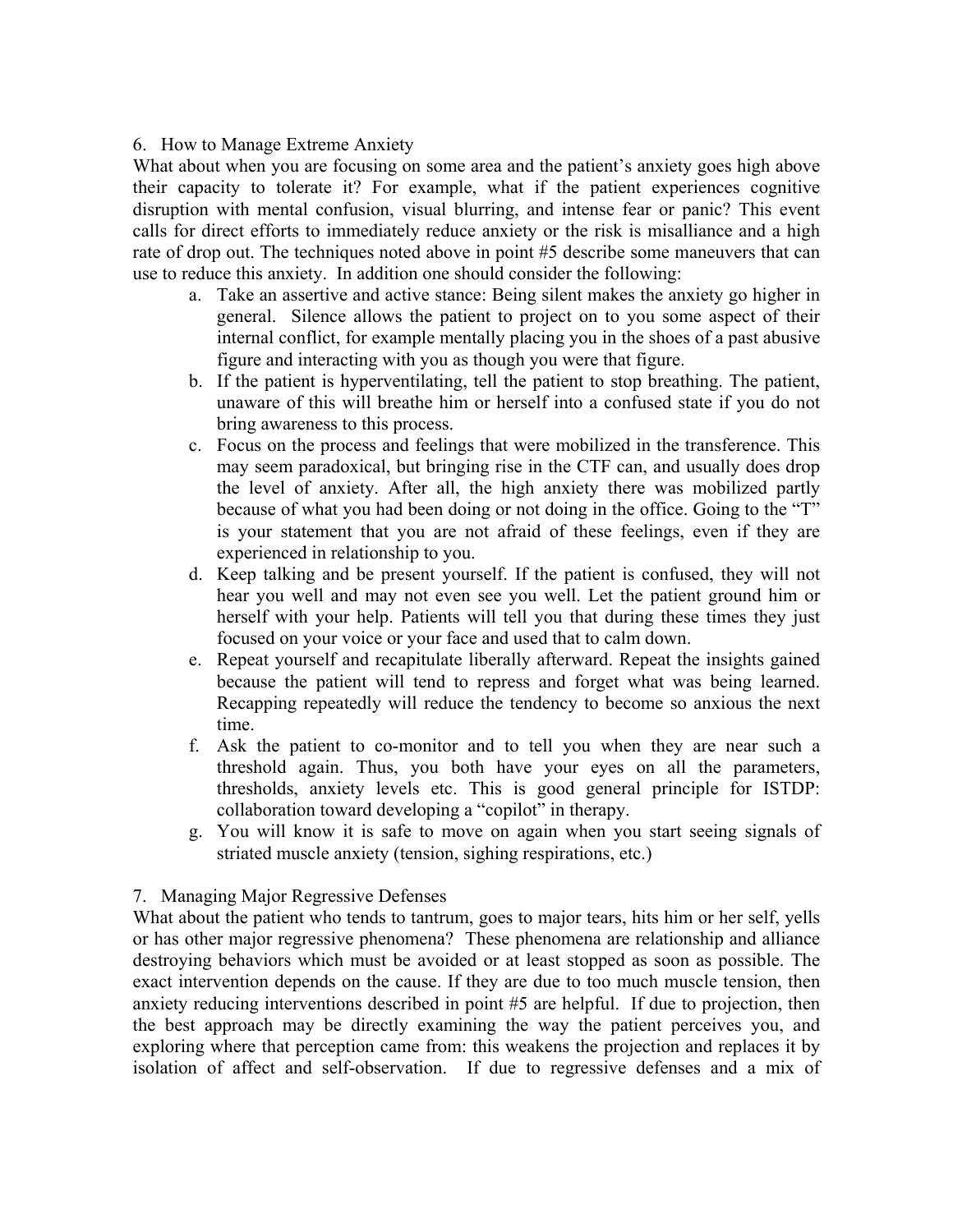repression then bringing rise in the CTF will help as noted in point #6. If it is due to the patient's habitual character defenses, then one must acquaint the patient with the behaviors and help them see the consequences: this may result in breakthroughs of grief when they see the damage the defenses have done to all relationships they have tried to form.

### 8. Optimization of the Dosage (Figure 6)

The degree of rise in anxiety, like behavioral exposure, has an optimal dosage that the patient can bear, work at, and master without untoward effects. This makes them want to climb that hill further with your help. From the perspective of ISTDP, the optimal place to be is near the threshold (1) working within this therapeutic window. If the rise is too low, then the process of bringing changes in anxiety tolerance will be unnecessarily slow (2). If too high and often above the threshold then the alliance can suffer as the dynamic forces pour into depression, somatization or cognitive disruption. (3)



Figure 6. Optimization of Graded Format

Vignettes from the  $4<sup>th</sup> 1$  hour session

Th: So when you are coming you were anxious and had some reflux symptoms? (Pressure)

Pt: Yes I was thinking about this anger thing and was upset with my brother the other day. (has a partial sigh  $=$  some striated anxiety)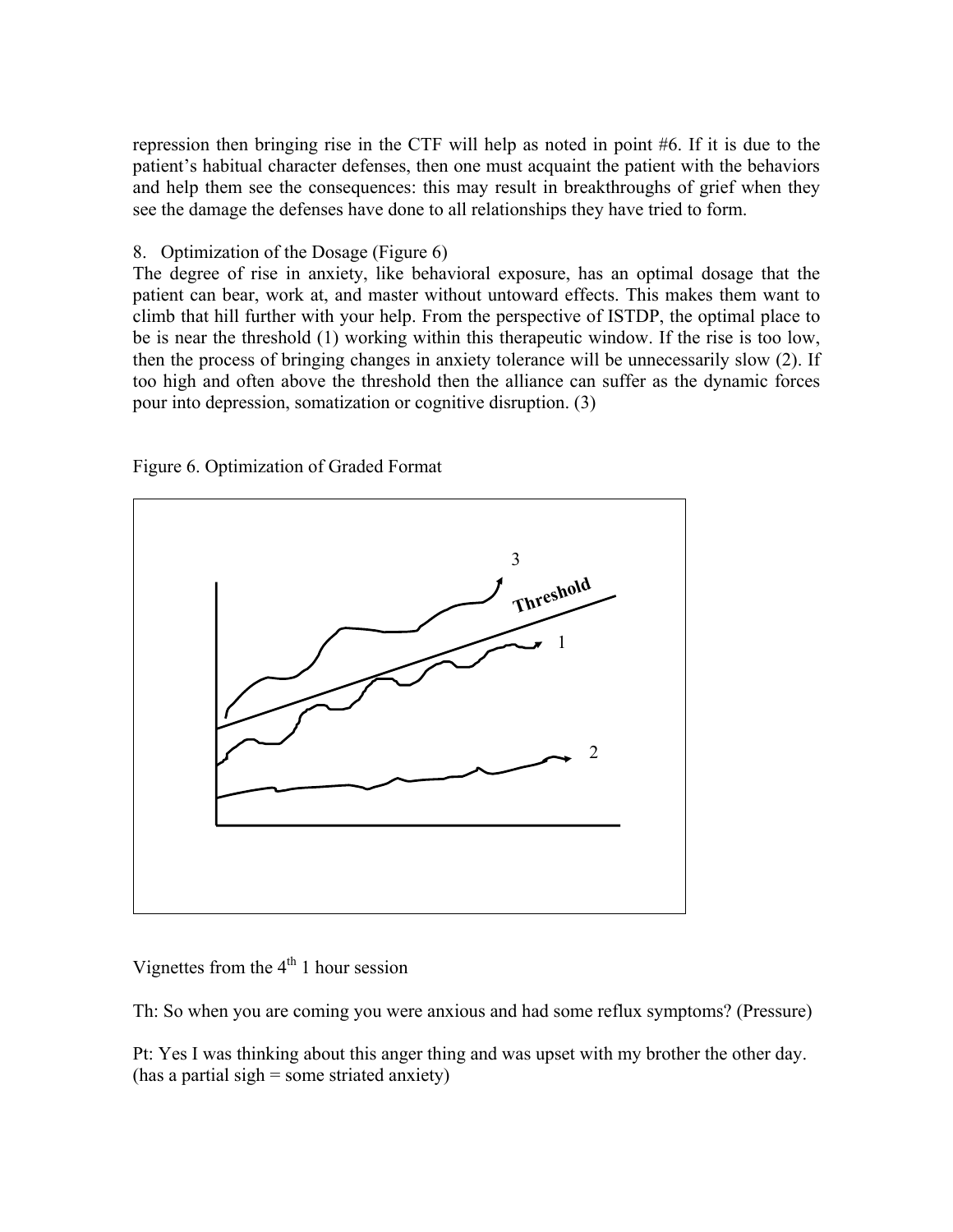Th: So there was some strong feelings you came to speak about and your stomach reacted. Do you have any cramps or heartburn now? (Recapitulation, link feelings with anxiety)

Pt: No not now. (hands are somewhat clenched = striated)

Th: Can we look into the feelings you have coming in today? (Pressure)

Pt: I was at his place and we were talking about growing up. He seemed to think it was pretty rosy and I felt annoyed at him.

Th: How do you experience your anger? (Pressure)

Pt: I got nauseated and had diarrhea after. (No longer has any striated signals)

Th: So the anger again went to your stomach? (Recapitulation, link feelings with anxiety). Why didn't you get to feel the anger? What were you afraid of? (Pressure)

Pt: I don't know (Burping) I'm getting cramps again now. (points to abdomen = smooth muscle anxiety)

Th: So right now the anger we focus on goes to cramps. Is that process happening again? (Recapitulation, link anger and anxiety)

Pt: Yes

Th: So when we focus on the feelings now, the emotions go to your stomach rather than being felt (repeat Recapitulation). Can we look at how you are feeling here with me when we speak? (Pressure).

Pt: With you? I don't have any feelings with you. I feel irritated at myself. My stomach still feels bad. (Not showing any striated signal; referring to smooth muscle anxiety)

Th: So again when the emotions rise, anger turns inward on yourself. As if shutting down the anger, to hold it inward and keep it from any one else. (Recapitulation) How would you feel had you been angry in some way with your brother or here with me? (Pressure - this is primarily and intellectual question but alludes to the reason he uses repression: fear of and guilt about doing harm)

Pt: It would feel pretty bad. He has had a pretty tough time for the past 5 years since Mom died and his marriage was in trouble too. He has the same thing I do with the bowel and anxiety. (Empathic response, albeit intellectual)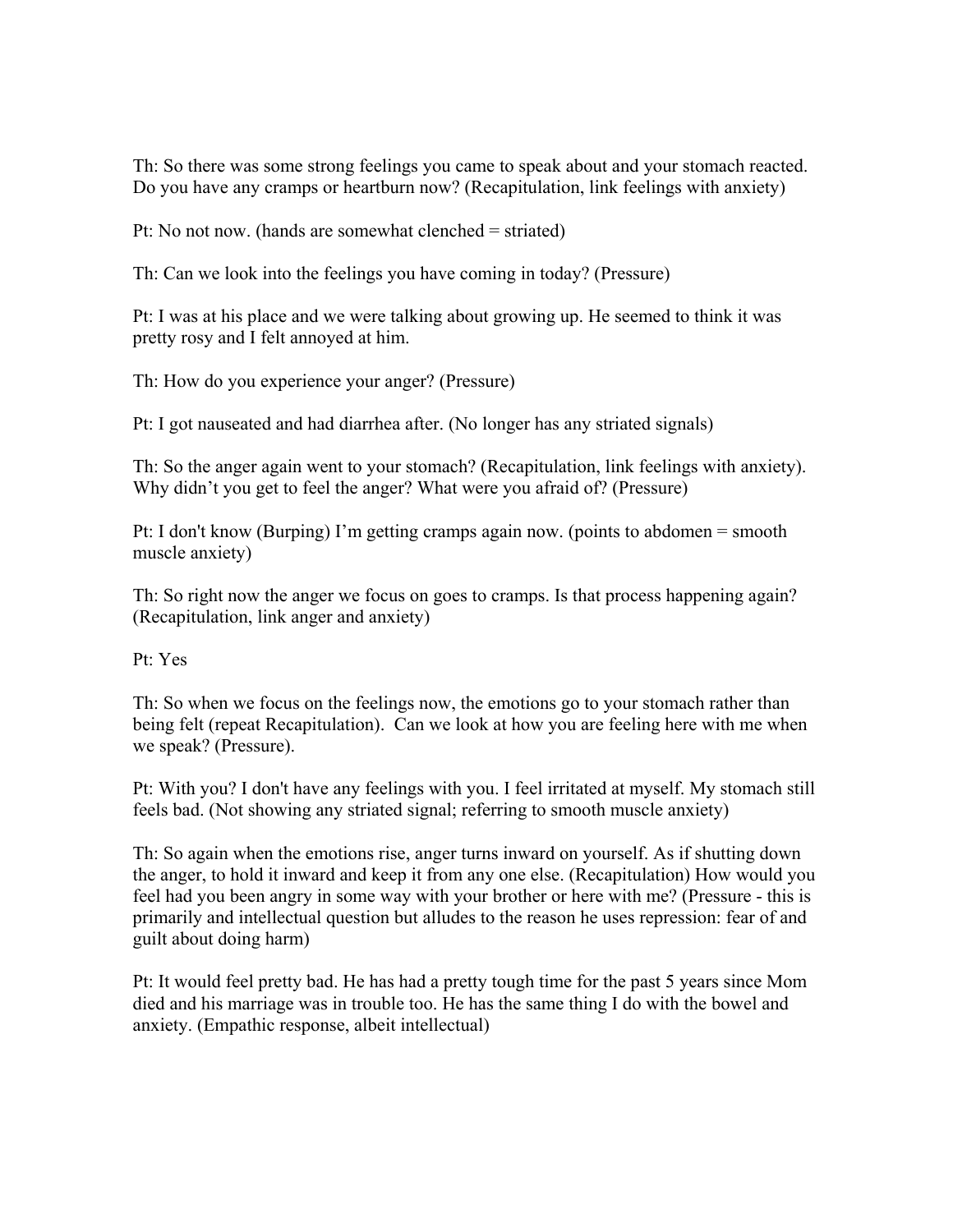Th: So there is positive feelings as well. Is this why the anger turns inward on your self? To protect him….(Recapitulation, link complex feelings with defense)

Pt: To beat up me… I feel always like I should be punished for some reason...or that someone will punish me.

Th: This is very important. So you have love at the base, but anger as well. When the anger comes, it is shut down into depression, anxiety, and some kind of guilt system? Like as if you had harmed someone you care about…(Recapitulasion, link complex feelings with anxiety and defense – connecting 3 points on the triangle of conflict)

Pt: …so direct it at myself? (helping out with the Recapitulation)

Th: Do you think?

Pt: Seems that way to me. It makes sense but I don't want that anymore. (Looks stronger, calmer and has striated signals back with better body tone, hands clench)

Th: Let's see what we can do about it (Pressure).

Pt: What do I do? (Resistance: some passivity and regressive trend)

Th: Let's see. Are you waiting for me? (Pressure)

Pt: I'm not sure what to do. (some tension, sigh)

Th: How do you feel toward me right now? (Pressure)

Pt: Frustrated.

Th: How do you feel this frustration inside? (Pressure)

Pt: I don't. It is toward me really.

Th: So back at you again. Back to the mixed feelings again? Lets see how we can address that, to stop it. Because the feelings go in a few directions…to your stomach, to anxiety, to depression, to avoidance and to a passive position. All back on your self… as if to protect the other person (Recapitulation and Pressure).

Pt: That is what I'm doing, and I don't like it really….

One can see by this point in the session, some lifting of the depressive process, more energy, less smooth muscle discharge, and some access to striated muscle anxiety and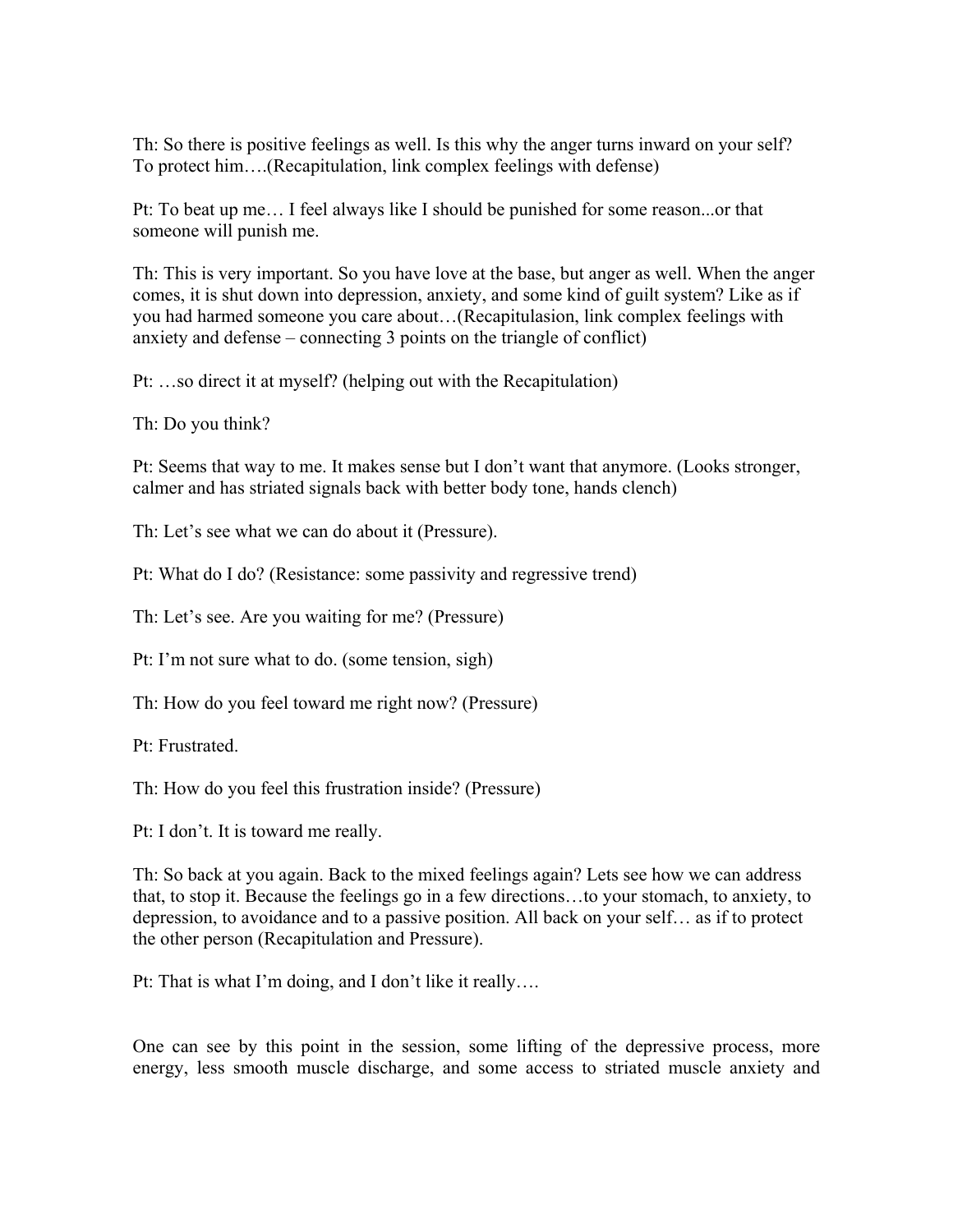isolation of affect. These are typical early symptom responses seen by about the fourth hour of therapy when the process is going well. And this is often to the pleasant surprise of physicians and specialists who have been seeing the patient look the same, with the same health complaints for years despite the best of traditional medical care. Looking at Figure 5, the patient is now in the section of moderate capacity to tolerate anxiety and moderate tendencies towards repression, still with the potential to have GI smooth muscle and depressive responses but at a higher threshold than before. That is, he can tolerate a higher level of pressure and associated complex feelings without going over threshold. This moves him closer to being able to experience his emotions, the ultimate goal of the process. The patient can now begin to think and talk about his emotions without exacerbation of his symptoms.

Evidence of character changes in the early phase of treatment

With application of the graded format, structural changes in unconscious anxiety and defenses take place. Instead of losing track of feelings with repression and GI symptoms, he becomes able to stay aware of the emotions (i.e. to isolate affect) and unconscious anxiety becomes experienced as striated muscle tension. Once the tendencies towards repression and smooth muscle anxiety discharge have been blocked, the process then becomes more and more akin to the direct or unremitting process of ISTDP, mobilizing the unconscious feelings with unlockings of the unconscious. The patient becomes able to tolerate enough rise in CTF to have the first dominance of the Unconscious Therapeutic Alliance over the resistances, a process Davanloo has called first breakthrough or a minor form of partial unlocking of the unconscious (Davanloo, 1990 f).

Vignettes from the  $8<sup>th</sup>$  1 hour session

Pt: I have been feeling better… the diarrhea has stopped for a few weeks now, but I've been noticing I don't like my sister-in-law very much. (Striated anxiety: Hands are clenching and he has a sigh)

Th: Can you tell me more about that? First why your diarrhea has stopped (Pressure).

Pt: I'm not sure exactly (Sighs) but something is different. I am thinking about the feelings more and not letting them get to me… the anger and anxiety thing we talk about.

Th: Can we look into what happened with your sister in law? A specific situation you noticed (Pressure to be specific).

Pt: Yes, my nephew John's gerbil died and she wanted to flush it down the toilet… my nephew was so upset and crying.

Th: How did you feel? (Pressure)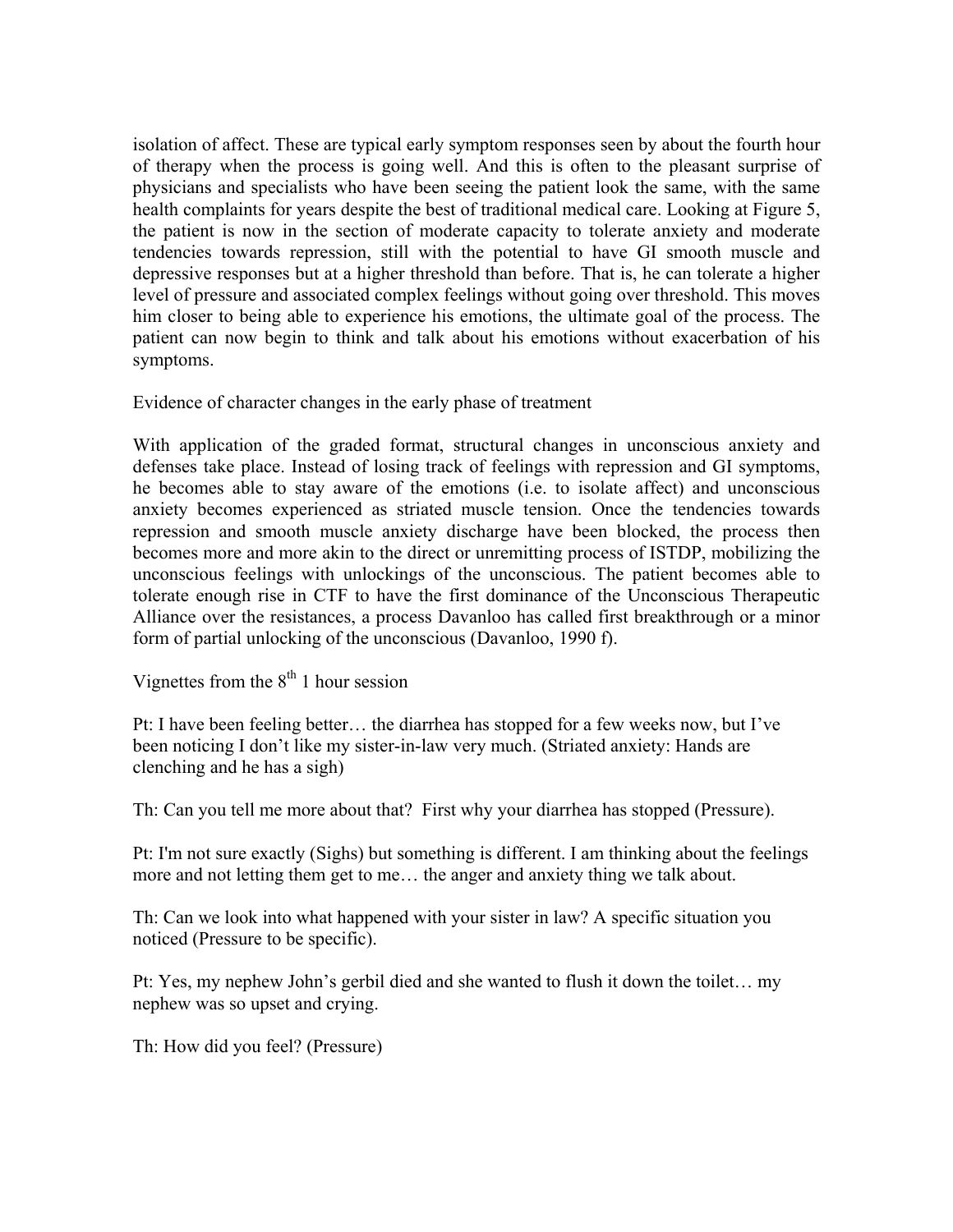Pt: I told her to be sensitive and consider the effects on John… and she did. (Sighs again)

Th: She had a good response to that? (Pressure)

Pt: Yes she did actually. She was surprised I said anything and she thanked me for it later. What I said was measured and calm. I was a bit surprised! (Proud and smiling)

Th: So you felt good about that and good with her too? (Clarification and Pressure to positive feelings)

Pt: Yes but when she was saying that it tore my heart out and I felt enraged. (Sighs and emergence of next component of CTF)

Th: How do you physically experience the rage when you think of it now? (Pressure to experience emotion)

Pt: It just… (moves hands from lower abdomen to upper body in sweeping motion, indicating somatic pathway of rage is beginning to activate)

Th: How does that feel now? (repeat Pressure to experience emotion)

Pt: Its in my gut and chest…. moving up…..a heat. (Tension is now dropped and patient is energized with some degree of somatic pathway of rage activated)

Th: How does that feel? (repeat Pressure to experience emotion)

Pt: Like I want to poke, to point.(gestures in a strong fashion)

Th: How does it want to go if it is not stoppable? (Pressure)

Pt: It wants to zap out like a laser beam. (Forceful and expressive) And it would zap her into the wall.

Th: Then what happens? (Pressure)

Pt: Then she is stopped…. And I feel bad. (tears form in his eyes)

Th: It's a very painful feeling... (resonating with his emotion)

Pt: Yes. (weeps quietly)

It is important to note that at this point, anxiety and resistance are temporarily absent. Because of this, pressure and challenge are not indicated at this point. It is the therapist's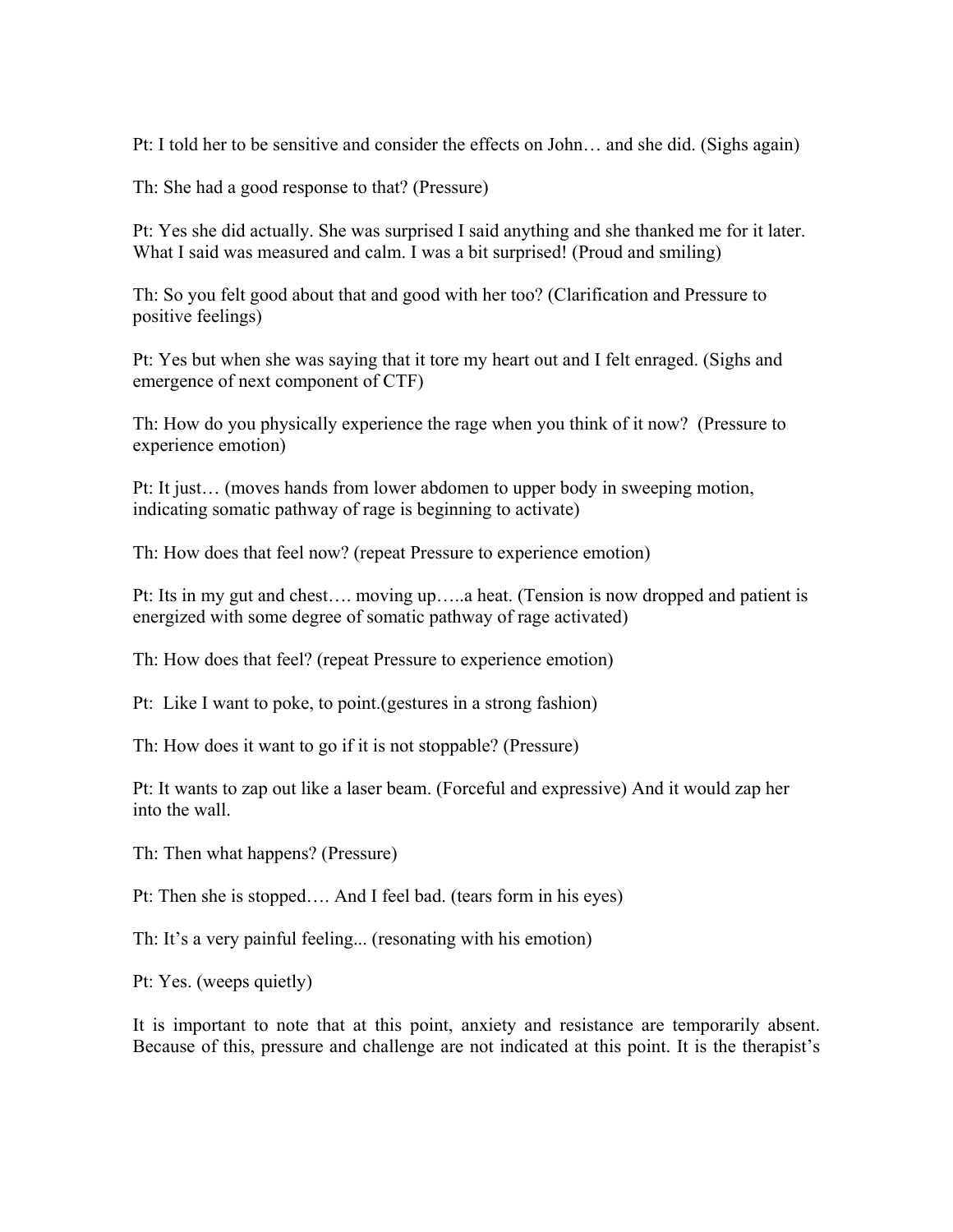job to simply highlight and acknowledge the painful aspect of this emotion, and to not interrupt the process by talking. After the wave of guilt passed it is time again to recap.

Th: So in that moment there were strong complex feelings all at once. You identified with John and his loss and this mobilized sadness and a degree of rage with a body experience in it. But this rage had guilt attached to it.

Pt: Yes. But I didn't get diarrhea or cramps that time, and I said something, and it worked out well really.

Th: Yes, you were conscious of the feelings but didn't get to quite experience them until now. And when you did feel them, the anxiety and tension dropped and the feelings were felt. But they were mixed and strong. Before, it would have been to the washroom and a panic, maybe becoming more depressed, but for sure not talking about it (recap, linking anxiety/feeling/defense).

Pt: That is for sure.

Th: But we have a question about these feelings. Do you have any thoughts what this all meant to you and why you felt so strongly.

Pt: I do (wells up with wave of sadness and tears)….. My Mom (Therapeutic Alliance brings link to a past figure with whom there is unresolved emotion).

Th: There is a very painful feeling….. (resonating and highlighting)

Pt: (weeping) My father and mother divorced when I was 5 years old. All I remember after that was how I was not allowed to talk about my father and rarely got to see him. My mother wouldn't allow it. It was like he died.

Th: Or like she killed him?

Pt: More like that.

Th: There is a lot of painful feeling there.

Pt: (More grief comes).

In the opening minutes of the session we see a common response in patients with while being treated with ISTDP. The therapy is bringing changes at an unconscious but not at a conscious level. Patients will often report feeling better, having more awareness of emotion, but not being able to explain why things are better or exactly what has changed. The therapist, however, can see the changes in unconscious anxiety discharge pathways and defense.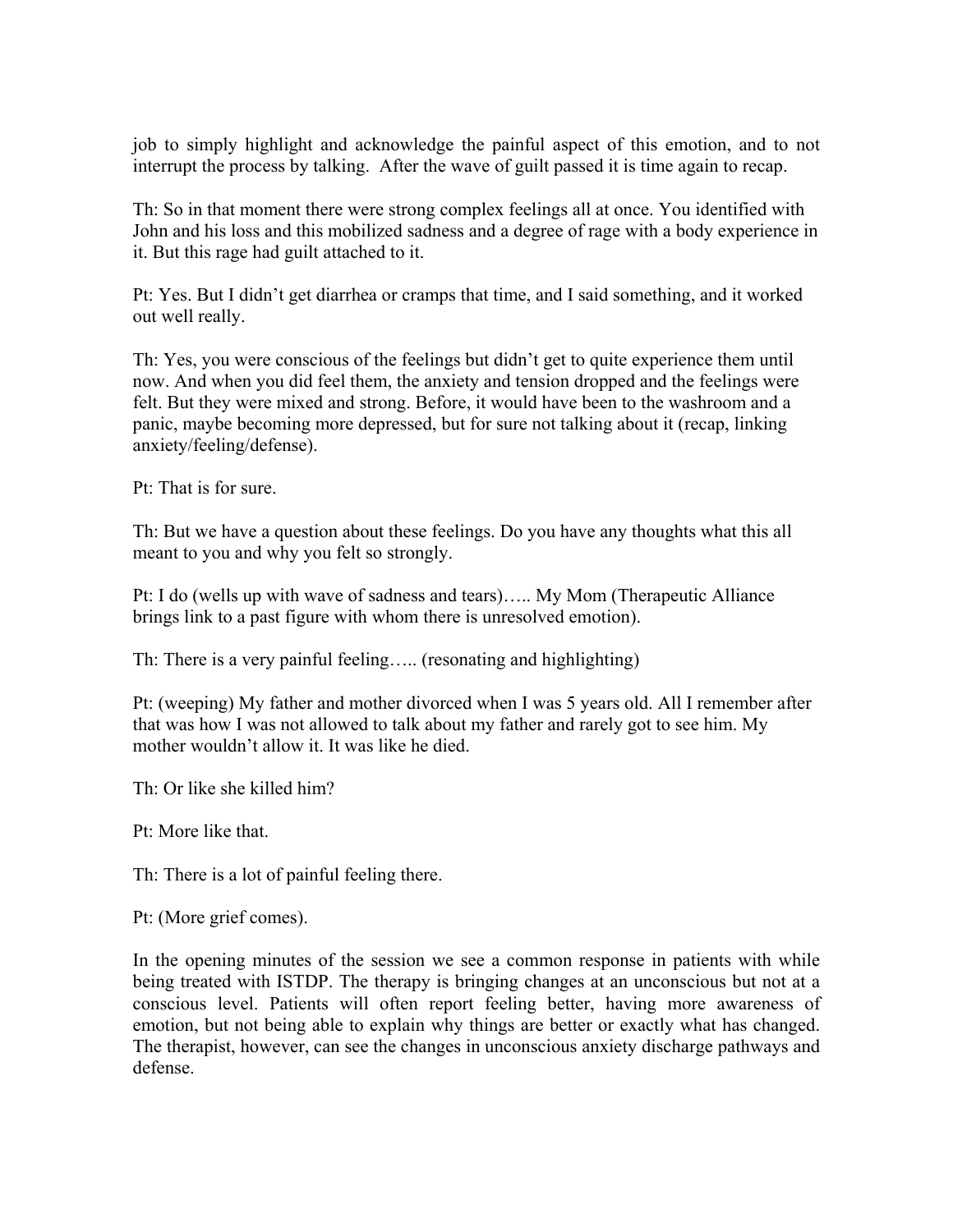In the partial unlocking, of which this is an example, there is no transfer of the image to the figure with whom the patient has unresolved feeling. Rather, there is a link to that person that the patient often seems surprised themselves to be realizing in the moment. It is then possible to explore feelings around the original figure. In this example it was also possible to have some understanding of why this incident was linked to his mother: his empathy for his nephew, when his nephew's mother was taking something away from her son, refusing to acknowledge any right the son had to grieve or have feelings over the broken bond. This then triggered the patient's feelings about his experience with his own mother and the broken bond with his father. By him addressing the situation, and being calm enough to do so, he also had a sort of interpersonal breakthrough for himself.

After this unlocking, it is essential to have an extended phase of consolidation, laying out for the patient the links between anxiety, feeling and defense, in the past, present and transference. This is a systematic and repetitive process, reviewing the same information over and over until one is sure to the patient has been able to incorporate the process into his own understanding of himself. This consolidation weakens repression and cements isolation of affect: thus it "changes character". If the systematic analysis is not done, Davanloo (1990 b, 1990 c) notes that the defenses can reestablish themselves and symptom reduction is slower.

#### **Conclusions**

For the many patients who have access to repression and projection as major resistances, the standard, unremitting format of ISTDP is contraindicated. This format is only safe to use when the patient's major resistance is in the form of isolation of affect with striated anxiety discharge. For patients with major repression, the use of the unremitting technique, rather than leading to a breakthrough in the unconscious, can trigger repression and a potentially serious exacerbation of their symptoms (Davanloo, 1990 b), (Davanloo, 1990 d).

However, with the use of the graded format, characterized by cycles of pressure and recapping, learning at the rise in the transference feelings takes place. This leads to a restructuring of unconscious anxiety pathways and defenses, building the patient's capacity to withstand the impact of their unconscious emotions. After each recap, the therapist returns to pressure at a higher level. The therapist constantly monitors the patient's unconscious signaling system to inform his next intervention (Davanloo, 1990 b), (Davanloo, 1990 c). Challenge has little role in the graded format because, by definition, patients requiring grading are not able to crystallize their defenses in the transference. Without this crystallization there is no indication for challenge (Davanloo, 1990 b), (Davanloo, 1990 c).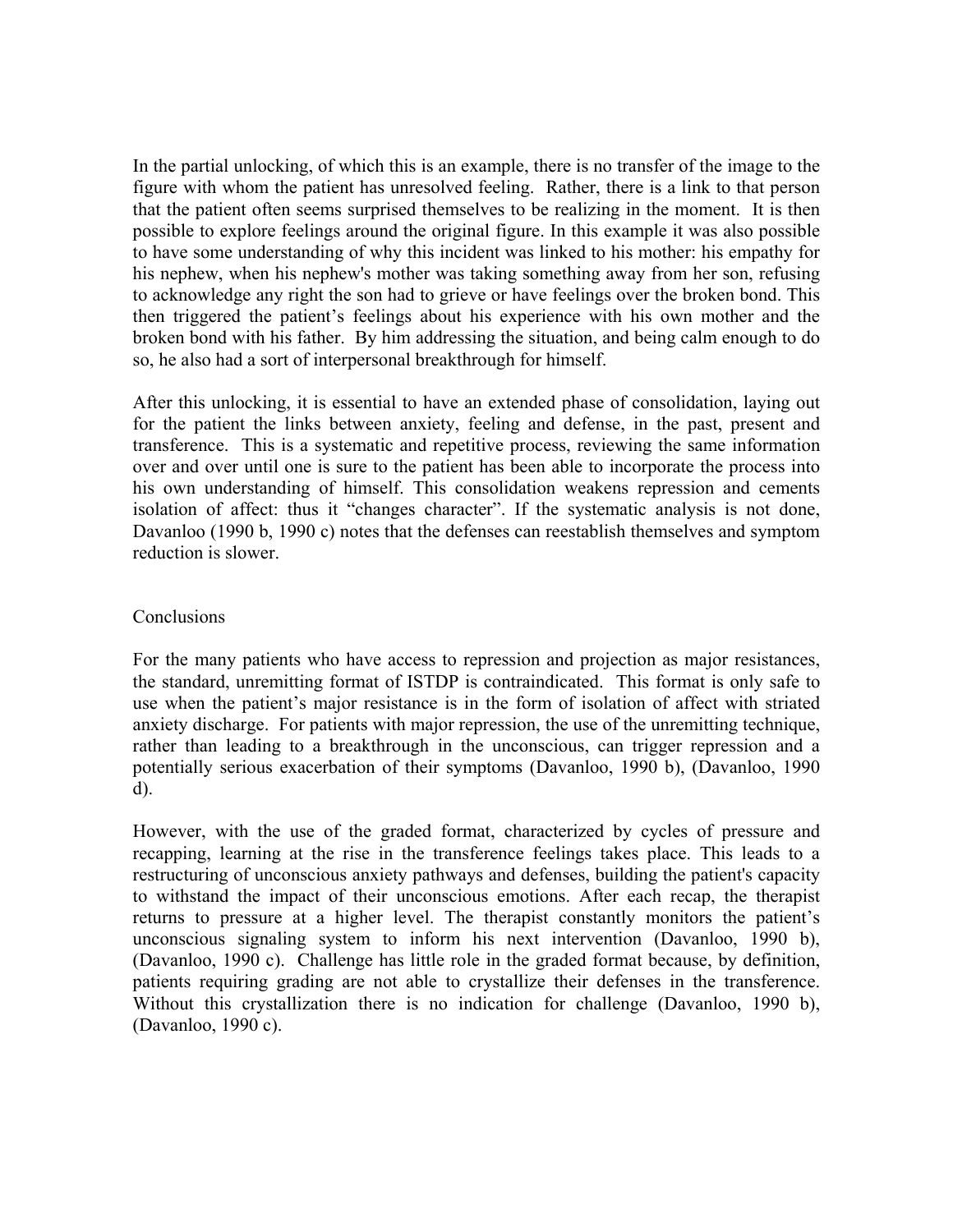The point of this phase of treatment is not unlocking the unconscious, but rather preparing the way for the patient to be able to tolerate the intensity of his unconscious feelings. With this work, the patient becomes able to experience some level of emotion, differentiate it from anxiety, and understand the defense mechanisms used to avoid the emotions. Anxiety starts to be discharged in striated muscle and the patient can now isolate affect at a high rise in complex feelings. Is at this point that we state the defensive system has been restructured, and the patient is able to tolerate the standard, unremitting technique of ISTDP. Even though this is a preparatory phase, it does however result in symptom reduction and demonstrable changes in character structure.

#### ABOUT THE AUTHORS

Allan Abbass is a Professor of Psychiatry and Director of Education and Director of the Centre for Emotions and Health at the Dalhousie University Department of Psychiatry, Halifax, Canada. He has published original research in ISTDP and has won a number of teaching awards, most recently the 2005 R W Putnam Award for Outstanding Contributions to Continuing Medical Education.

D'Arcy Bechard is a Community Mental Health Nurse at Mental Health Services, Bedford-Sackville; part of the Capital District Health Authority Mental Health Program in Halifax, Canada. He has been practicing in this model for 7 years under Dr Abbass' supervision

#### REFERENCES:

Abbass, A. (2002). Office Based Research in ISTDP: Data From the First 6 years of Practice. AD HOC Bulletin of Short-term Dynamic Psychotherapy, 6(2), 4-15.

Davanloo, H., (1980) Short-Term Dynamic Psychotherapy, New York, Jason Aronson.

Davanloo, H. (1990 b). Intensive Short-Term Dynamic Psychotherapy with Highly Resistant Depressed Patients: Part I - Restructuring Ego's Regressive Defenses, in: Unlocking the Unconscious, (pp. 47-80), Chichester, England, John Wiley & Sons.

Davanloo, H. (1990 c). Intensive Short-Term Dynamic Psychotherapy with Highly Resistant Depressed Patients: Part II - Royal Road to the Dynamic Unconscious, in: Unlocking the Unconscious, (pp. 81-99), Chichester, England, John Wiley & Sons.

Davanloo, H. (1990 d). The Technique of Unlocking the Unconscious in Patients Suffering from Functional Disorders. Part I. Restructuring Ego's Defenses, in: Unlocking the Unconscious, (pp. 283-306), Chichester, England, John Wiley & Sons.